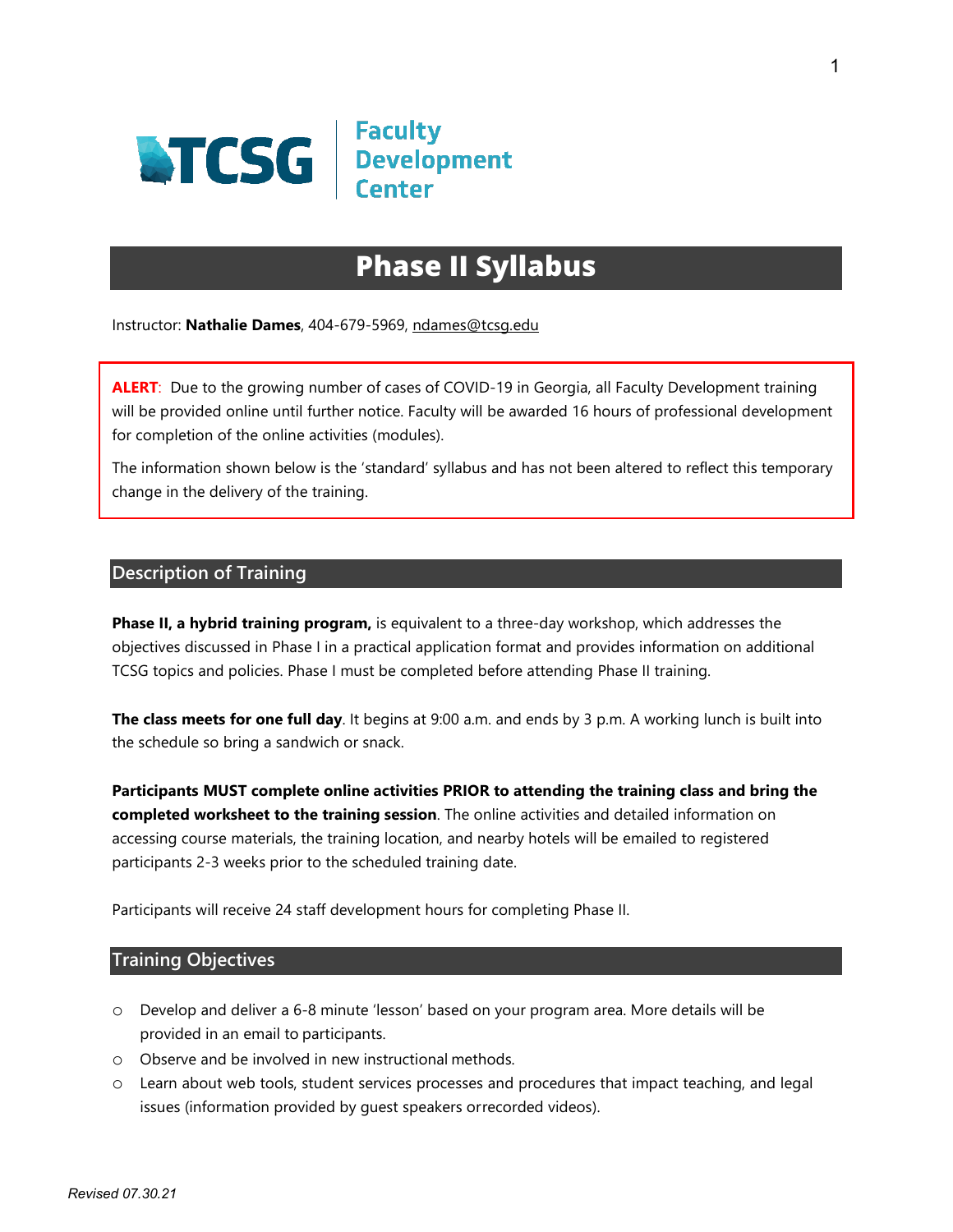#### **Methods of Instruction**

Lecture, group discussion, student presentations, and training videos (with audience discussion) will be utilized. In addition, the online portion of the training uses SoftChalk. Participants must complete and submit all of the activities; the instructor can see the activities submitted using the gradebook. It is important that the participant use the "same name" to sign in each time and to complete each online module. You will be prompted to input your User Identifier; please use the following format: Last Name First Name (ex. Moore Benita). You will need to do this for every module.

*Note: Participants are required to attend the entire in-person session AND complete all online activities PRIOR to the in-person session to receive credit for the training. If you cannot be present for the entire in-session training and complete ALL online activities PRIOR to the training, please select another session. Extenuating circumstances will be evaluated on an individual basis at the discretion of the instructor.*

#### **Topics Covered**

Videos: Several weeks prior to the training date, participants will be emailed links for the following information and must submit responses the embedded video questions prior to the training session:

- o Student services
- o Legal issues
- o Dual enrollment
- o Student organizations

Web Tools: Participants will be shown a variety of web tools during the training session that can be used to enhance teaching. Tips for using Blackboard Learn more effectively will also be provided.

Participants' Presentations: Participants are required to develop and present a 6-8 minute presentation. All participants will receive feedback from the instructor and classmates.

Requirements for the participants' presentations are:

- o Present a 6-8 minute lesson from your program. You must present something that can be covered in this time frame. Teach the class something!
- o You MUST use a visual aid during this lesson. This can be (but not limited to) a handout, PowerPoint, a piece of equipment, pictures, etc.
- o Provide a brief introduction about who you are.
- o Engage the audience. What technique will you use to engage theaudience?
- o Embrace Adult Learning Principles.